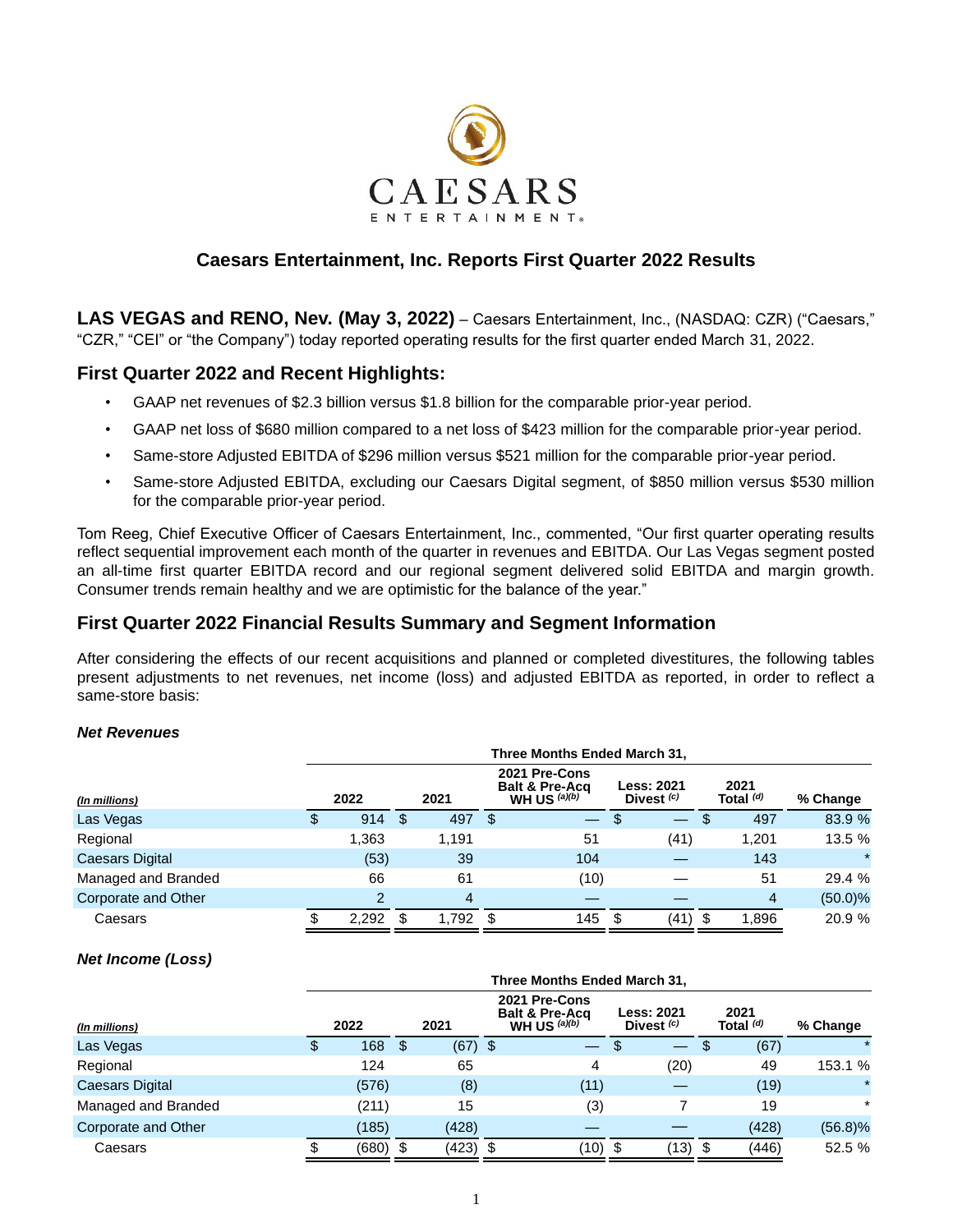### *Adjusted EBITDA (e)*

|                     | Three Months Ended March 31, |    |      |    |                                                              |     |                                            |     |                     |            |  |  |  |
|---------------------|------------------------------|----|------|----|--------------------------------------------------------------|-----|--------------------------------------------|-----|---------------------|------------|--|--|--|
| (In millions)       | 2022                         |    | 2021 |    | 2021 Pre-Cons<br><b>Balt &amp; Pre-Acq</b><br>WH US $(a)(b)$ |     | <b>Less: 2021</b><br>Divest <sup>(c)</sup> |     | 2021<br>Total $(d)$ | % Change   |  |  |  |
| Las Vegas           | \$<br>400                    | \$ | 162  | S. | $\overline{\phantom{0}}$                                     | \$. | $\overline{\phantom{0}}$                   | \$. | 162                 | 146.9 %    |  |  |  |
| Regional            | 459                          |    | 393  |    | 11                                                           |     | (17)                                       |     | 387                 | 18.6 %     |  |  |  |
| Caesars Digital     | (554)                        |    | (2)  |    | (7)                                                          |     |                                            |     | (9)                 | $\ast$     |  |  |  |
| Managed and Branded | 20                           |    | 21   |    | (1)                                                          |     |                                            |     | 20                  | $-$ %      |  |  |  |
| Corporate and Other | (29)                         |    | (39) |    |                                                              |     |                                            |     | (39)                | $(25.6)\%$ |  |  |  |
| Caesars             | \$<br>296                    |    | 535  |    | 3                                                            | \$  |                                            |     | 521                 | (43.2)%    |  |  |  |

 $\_$ *\* Not meaningful* 

- *(c) Divestitures for the three months ended March 31, 2021 include results of operations for MontBleu and Tropicana Evansville and discontinued operations of Caesars Southern Indiana, Harrah's Louisiana Downs and Caesars UK group. Such figures are based on unaudited internal financial statements and have not been reviewed by the Company's auditors and do not conform to GAAP.*
- *(d) Excludes results of operations from divestitures as detailed in (c) and includes results of operations of Horseshoe Baltimore for periods prior to the consolidation and William Hill US prior to the acquisition for the relevant period. Such presentation does not conform to GAAP or the Securities and Exchange Commission rules for pro forma presentation; however, we believe that the additional financial*  information will be helpful to investors in comparing current results with results of prior periods. This is non-GAAP data and should not *be considered a substitute for data prepared in accordance with GAAP, but should be viewed in addition to the results of operations reported by the Company.*
- *(e) Adjusted EBITDA is not a GAAP measurement and is presented solely as a supplemental disclosure because the Company believes it is a widely used measure of operating performance in the gaming industry. See "Reconciliation of GAAP Measures to Non-GAAP Measures" below for a definition of Adjusted EBITDA and a quantitative reconciliation of Adjusted EBITDA to net income (loss), which the Company believes is the most comparable financial measure calculated in accordance with GAAP.*

# **Balance Sheet and Liquidity**

As of March 31, 2022, Caesars had \$14.3 billion in aggregate principal amount of debt outstanding. Total cash and cash equivalents were \$814 million, excluding restricted cash of \$451 million.

| (In millions)                  | March 31, 2022 |        | <b>December 31, 2021</b> |        |
|--------------------------------|----------------|--------|--------------------------|--------|
| Cash and cash equivalents      | \$             | 814    | -\$                      | 1,070  |
|                                |                |        |                          |        |
| Bank debt and loans            | \$             | 6,955  | - \$                     | 6,972  |
| <b>Notes</b>                   |                | 7,300  |                          | 7,300  |
| Other long-term debt           |                | 51     |                          | 51     |
| Total outstanding indebtedness | S              | 14,306 | - \$                     | 14,323 |
|                                |                |        |                          |        |
| Net debt                       | \$             | 13,492 | - \$                     | 13,253 |

As of March 31, 2022, our cash on hand and revolving borrowing capacity was as follows:

| (In millions)                                                   | <b>March 31, 2022</b> |       |
|-----------------------------------------------------------------|-----------------------|-------|
| Cash and cash equivalents                                       |                       | 814   |
| Revolver capacity (a)                                           |                       | 2,030 |
| Revolver capacity committed to letters of credit                |                       | (90)  |
| Available revolver capacity committed as regulatory requirement |                       | (48)  |
| Total                                                           |                       | 2.706 |

\_\_\_\_\_\_\_\_\_\_\_\_\_\_\_\_\_\_\_

*<sup>(</sup>a) Represents results of operations for Horseshoe Baltimore for periods prior to the consolidation resulting from the Company's increase in its ownership interest on August 26, 2021. Such figures are based on unaudited internal financial statements and have not been reviewed by the Company's auditors and do not conform to GAAP.*

*<sup>(</sup>b) Pre-acquisition William Hill US represents results of operations for periods prior to the acquisition. Such figures are based on unaudited internal financial statements and have not been reviewed by the Company's auditors and do not conform to GAAP.*

*<sup>(</sup>a) Revolver capacity includes \$995 million under our CEI Revolving Credit Facility, as amended, maturing in July 2025, \$1,025 million*  under our CRC Revolving Credit Facility, maturing in December 2022 and \$10 million under our Baltimore Revolving Credit Facility, *maturing in July 2022.*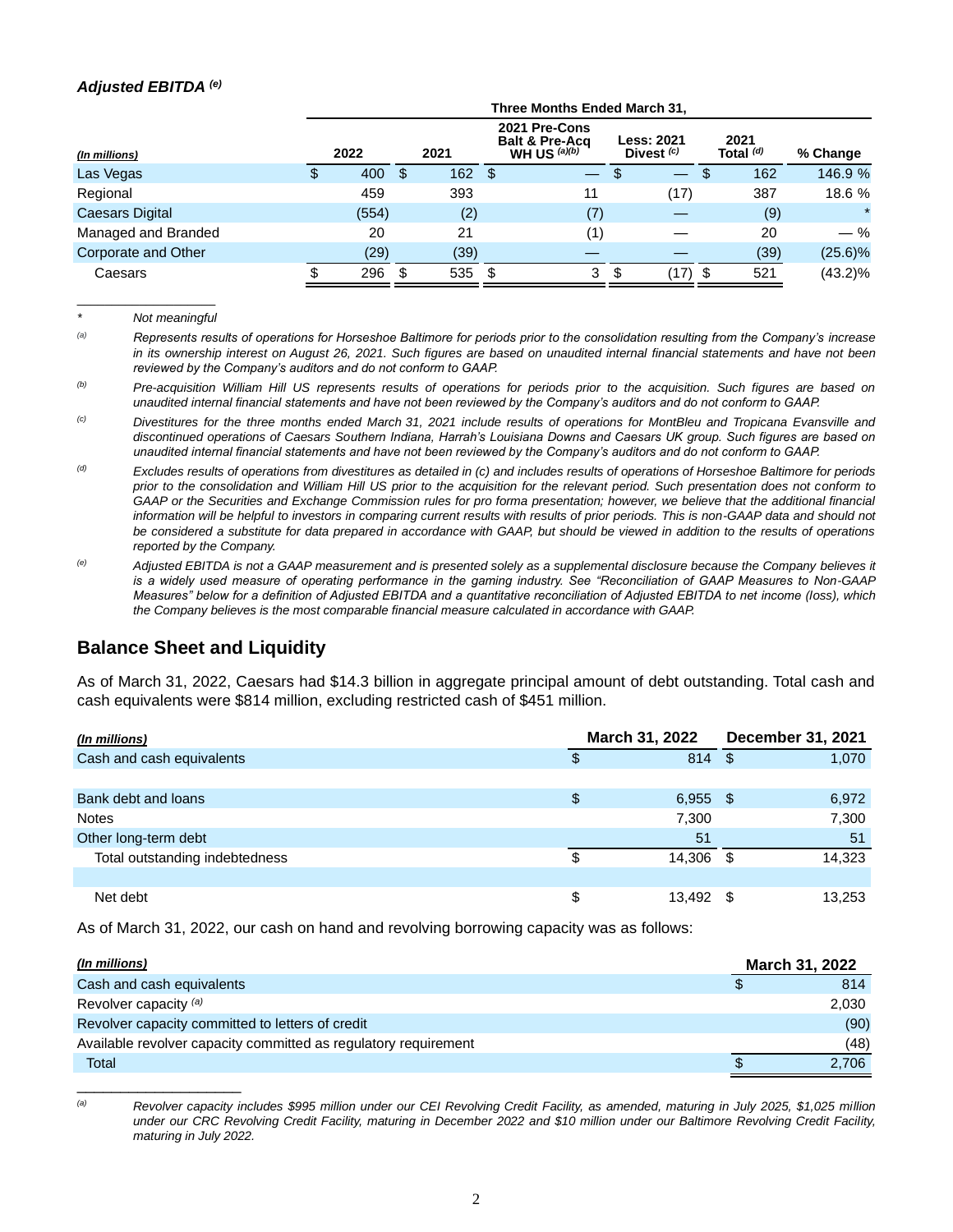"Our properties are performing above expectations and we anticipate significant debt reduction in 2022 through a combination of strong operating cash flows and expected asset sale proceeds," said Bret Yunker, Chief Financial Officer.

### **Reconciliation of GAAP Measures to Non-GAAP Measures**

Adjusted EBITDA (described below), a non-GAAP financial measure, has been presented as a supplemental disclosure because it is a widely used measure of performance and basis for valuation of companies in our industry and we believe that this non-GAAP supplemental information will be helpful in understanding our ongoing operating results. Management has historically used Adjusted EBITDA when evaluating operating performance because we believe that the inclusion or exclusion of certain recurring and non-recurring items is necessary to provide a full understanding of our core operating results and as a means to evaluate period-to-period results. Adjusted EBITDA represents net income (loss) before interest income or interest expense, net of interest capitalized, (benefit) provision for income taxes, (gain) loss on investments and marketable securities, depreciation and amortization, stock-based compensation, impairment charges, transaction expenses, severance expense, selling costs associated with the divestitures of properties, equity in income (loss) of unconsolidated affiliates, (gain) loss on the sale or disposal of property and equipment, (gain) loss related to divestitures, changes in the fair value of certain derivatives and certain non-recurring expenses such as sign-on and retention bonuses, business optimization expenses and transformation expenses, certain litigation awards and settlements, contract exit or termination costs, and certain regulatory settlements. Adjusted EBITDA also excludes the expense associated with certain of our leases as these transactions were accounted for as financing obligations and the associated expense is included in interest expense. Adjusted EBITDA is not a measure of performance or liquidity calculated in accordance with GAAP. It is unaudited and should not be considered an alternative to, or more meaningful than, net income (loss) as an indicator of our operating performance. Uses of cash flows that are not reflected in Adjusted EBITDA include capital expenditures, interest payments, income taxes, debt principal repayments, payments under our leases with affiliates of GLPI and VICI Properties, Inc. and certain regulatory gaming assessments, which can be significant. As a result, Adjusted EBITDA should not be considered as a measure of our liquidity. Other companies that provide EBITDA information may calculate Adjusted EBITDA differently than we do. The definition of Adjusted EBITDA may not be the same as the definitions used in any of our debt agreements.

## **Conference Call Information**

The Company will host a conference call to discuss the Company's results on May 3, 2022 at 2 p.m. Pacific Time. Participants should dial 833-665-0647, or 914-987-7309 for international callers and enter Conference ID 8183518 approximately 10 minutes before the call start time. The call will also be accessible on the Investor Relations section of Caesars Entertainment's website at https://investor.caesars.com.

### **About Caesars Entertainment, Inc.**

Caesars Entertainment, Inc. (NASDAQ: CZR) is the largest casino-entertainment company in the US and one of the world's most diversified casino-entertainment providers. Since its beginning in Reno, NV, in 1937, Caesars Entertainment, Inc. has grown through development of new resorts, expansions and acquisitions. Caesars Entertainment, Inc.'s resorts operate primarily under the Caesars®, Harrah's®, Horseshoe®, and Eldorado® brand names. Caesars Entertainment, Inc. offers diversified gaming, entertainment and hospitality amenities, one-of-akind destinations, and a full suite of mobile and online gaming and sports betting experiences. All tied to its industryleading Caesars Rewards loyalty program, the company focuses on building value with its guests through a unique combination of impeccable service, operational excellence and technology leadership. Caesars is committed to its employees, suppliers, communities and the environment through its PEOPLE PLANET PLAY framework. Know When To Stop Before You Start.<sup>®</sup> Gambling Problem? Call 1-800-522-4700. For more information, please visit. www.caesars.com/corporate.

### **Forward-Looking Statements**

This press release includes "forward-looking statements" within the meaning of Section 27A of the Securities Act of 1933, as amended, and Section 21E of the Securities Exchange Act of 1934, as amended. Forward-looking statements include statements regarding our strategies, objectives and plans for future development or acquisitions of properties or operations, as well as expectations, future operating results and other information that is not historical information. When used in this press release, the terms or phrases such as "anticipates," "believes," "projects," "plans," "intends," "expects," "might," "may," "estimates," "could," "should," "would," "will likely continue," and variations of such words or similar expressions are intended to identify forward-looking statements. Although our expectations, beliefs and projections are expressed in good faith and with what we believe is a reasonable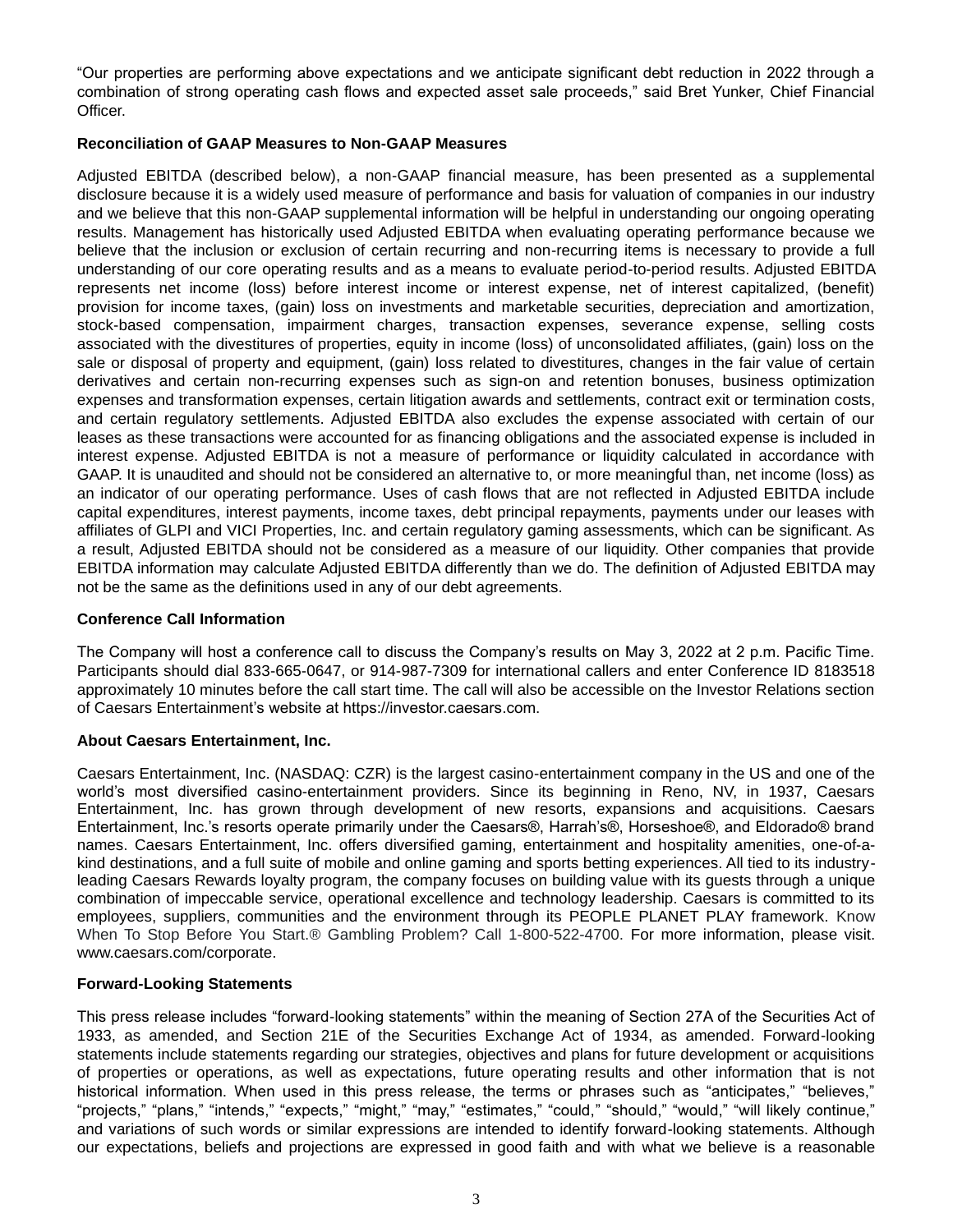basis, there can be no assurance that these expectations, beliefs and projections will be realized. There are a number of risks and uncertainties that could cause our actual results to differ materially from those expressed in the forward-looking statements which are included elsewhere in this press release. These risks and uncertainties include: (a) the effects of the COVID-19 public health emergency on our results of operations and the duration of such impact; (b) impacts of economic and market conditions; (c) our ability to successfully operate our digital betting and iGaming platform and expand its user base; (d) our ability to sell the William Hill International business on the disclosed terms and expected timeline; (e) risks associated with our leverage and our ability to reduce our leverage, including with proceeds of expected sale transactions; (f) the effects of competition on our business and results of operations; and (g) additional factors discussed in the sections entitled "Risk Factors" and "Management's Discussion and Analysis of Financial Condition and Results of Operations" in the Company's most recent Annual Reports on Form 10-K and Quarterly Report on Form 10-Q as filed with the Securities and Exchange Commission. Other unknown or unpredictable factors may also cause actual results to differ materially from those projected by the forward-looking statements.

In light of these and other risks, uncertainties and assumptions, the forward-looking events discussed in this press release might not occur. These forward-looking statements speak only as of the date of this press release, even if subsequently made available on our website or otherwise, and we do not intend to update publicly any forwardlooking statement to reflect events or circumstances that occur after the date on which the statement is made, except as may be required by law.

Source: Caesars Entertainment, Inc.; CZR

Investor Relations: Brian Agnew, bagnew@caesars.com; Charise Crumbley, ccrumbley@caesars.com, 800-318- 0047

Media Relations: Kate Whiteley, kwhiteley@caesars.com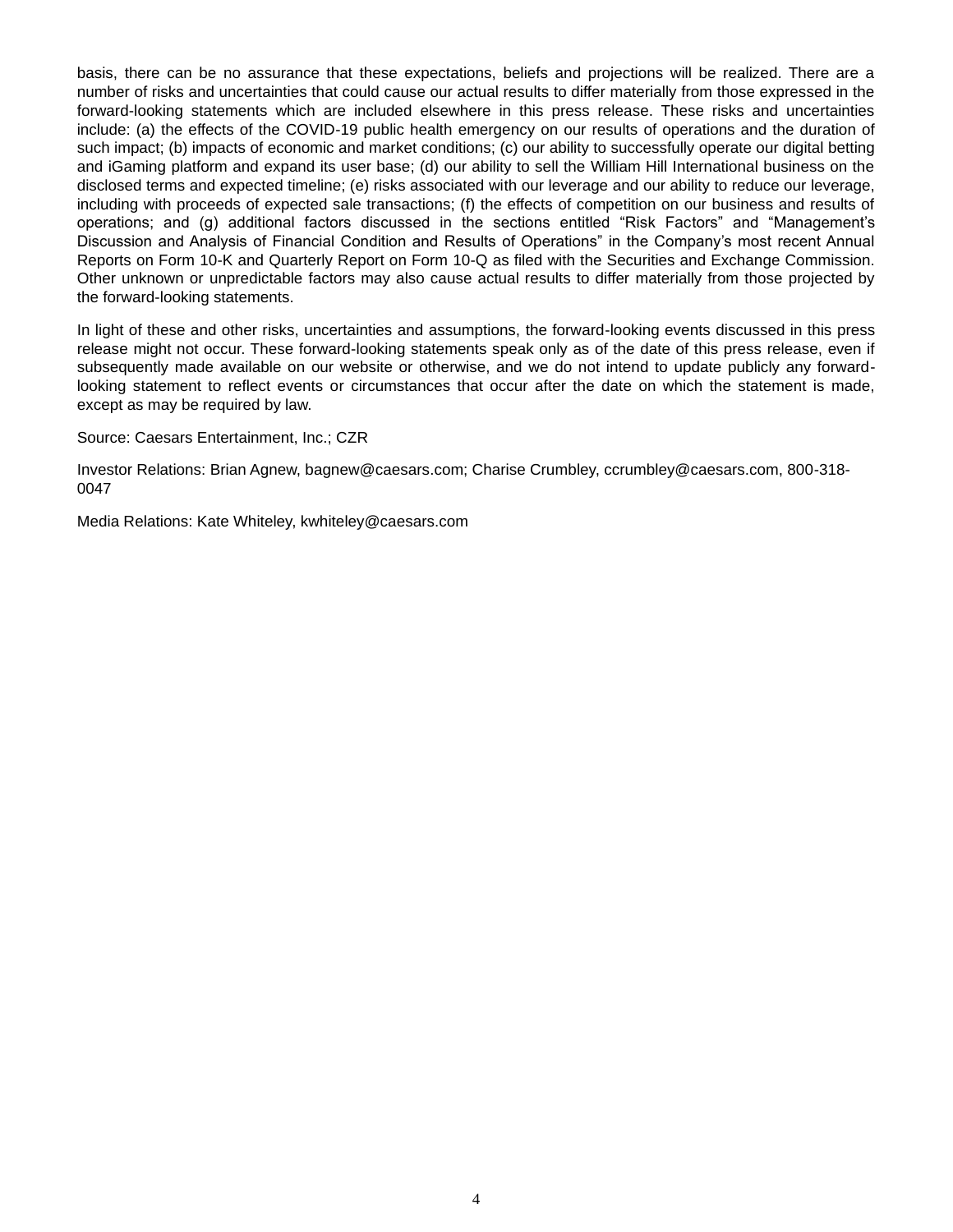### **CAESARS ENTERTAINMENT, INC. CONSOLIDATED CONDENSED STATEMENTS OF OPERATIONS (UNAUDITED)**

|                                                          |                                        | <b>Three Months Ended</b><br>March 31, |
|----------------------------------------------------------|----------------------------------------|----------------------------------------|
| (In millions, except per share data)                     | 2022                                   | 2021                                   |
| <b>REVENUES:</b>                                         |                                        |                                        |
| Casino and pari-mutuel commissions                       | \$<br>1,292                            | \$<br>1,227                            |
| Food and beverage                                        | 339                                    | 169                                    |
| Hotel                                                    | 383                                    | 215                                    |
| Other                                                    | 278                                    | 181                                    |
| Net revenues                                             | 2,292                                  | 1,792                                  |
| <b>EXPENSES:</b>                                         |                                        |                                        |
| Casino and pari-mutuel commissions                       | 1,064                                  | 587                                    |
| Food and beverage                                        | 202                                    | 108                                    |
| Hotel                                                    | 115                                    | 81                                     |
| Other                                                    | 88                                     | 69                                     |
| General and administrative                               | 499                                    | 380                                    |
| Corporate                                                | 69                                     | 66                                     |
| Depreciation and amortization                            | 300                                    | 265                                    |
| Transaction and other operating costs, net               | (35)                                   | 20                                     |
| Total operating expenses                                 | 2,302                                  | 1,576                                  |
| Operating income (loss)                                  | (10)                                   | 216                                    |
| <b>OTHER EXPENSE:</b>                                    |                                        |                                        |
| Interest expense, net                                    | (552)                                  | (579)                                  |
| Other income (loss)                                      | 4                                      | (133)                                  |
| Total other expense                                      | (548)                                  | (712)                                  |
| Loss from continuing operations before income taxes      | (558)                                  | (496)                                  |
| Benefit for income taxes                                 | 107                                    | 76                                     |
| Net loss from continuing operations, net of income taxes | (451)                                  | (420)                                  |
| Discontinued operations, net of income taxes             | (229)                                  | (4)                                    |
| Net loss                                                 | (680)                                  | (424)                                  |
| Net loss attributable to noncontrolling interests        |                                        | $\mathbf{1}$                           |
| Net loss attributable to Caesars                         | \$<br>(680)                            | $\sqrt[6]{\frac{1}{2}}$<br>(423)       |
|                                                          |                                        |                                        |
| Net loss per share - basic and diluted:                  |                                        |                                        |
| Basic loss per share from continuing operations          | \$<br>$(2.11)$ \$                      | (2.01)                                 |
| Basic loss per share from discontinued operations        | (1.07)                                 | (0.02)                                 |
| Basic loss per share                                     | $\boldsymbol{\theta}$<br>$(3.18)$ \$   | (2.03)                                 |
| Diluted loss per share from continuing operations        | $\overline{\mathbb{S}}$<br>$(2.11)$ \$ | (2.01)                                 |
| Diluted loss per share from discontinued operations      | (1.07)                                 | (0.02)                                 |
| Diluted loss per share                                   | \$<br>(3.18)                           | $\boldsymbol{\mathsf{S}}$<br>(2.03)    |
| Weighted average basic shares outstanding                | 214                                    | 208                                    |
| Weighted average diluted shares outstanding              | 214                                    | 208                                    |